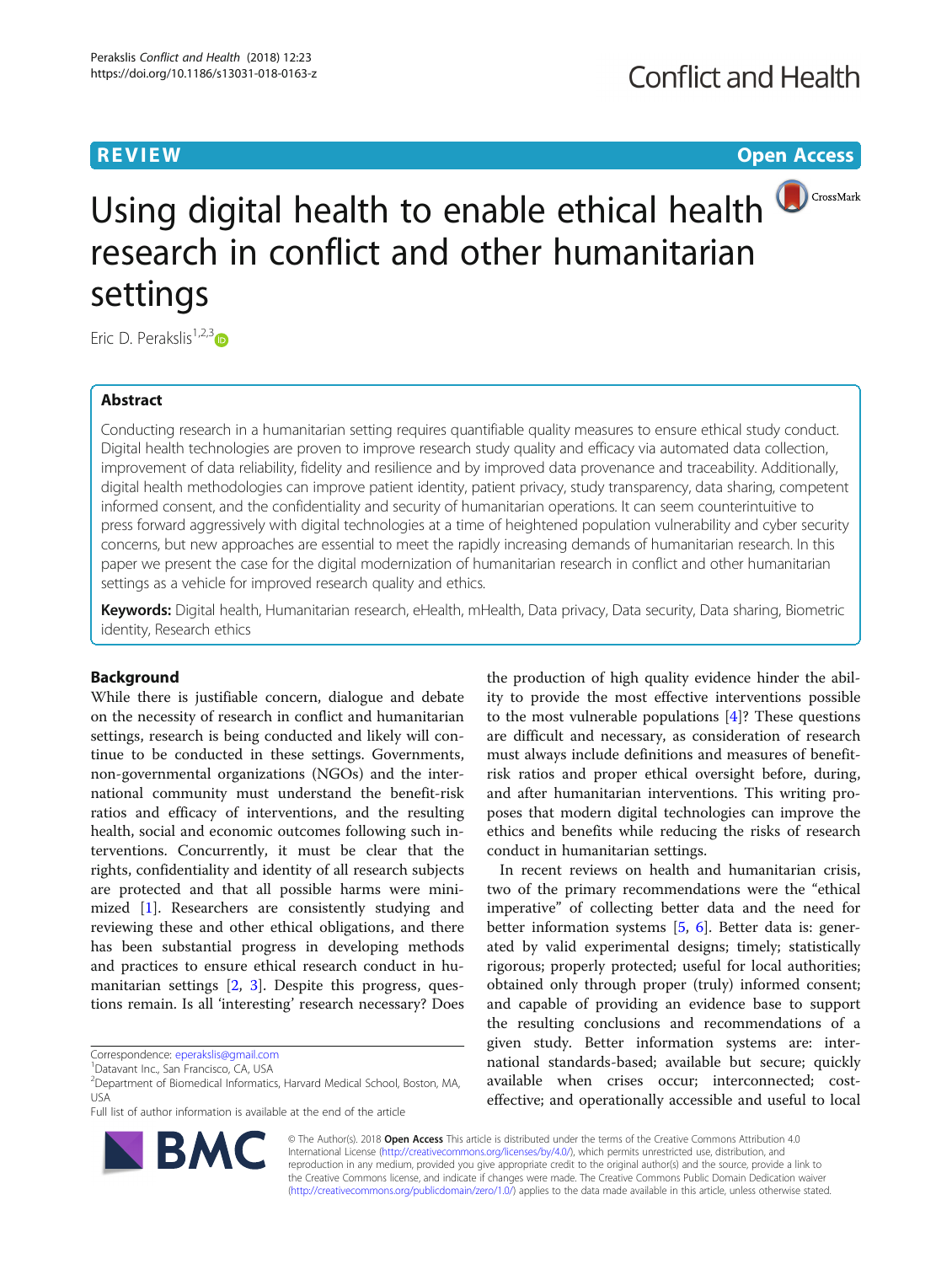authorities. Ideally, better systems can also be an important component in strengthening local health systems as was shown during the recent Ebola epidemic in West Africa [\[7](#page-6-0)]. Despite the incessant marketing hype, digital health technologies are designed to improve data quality and security, systems availability and systems flexibility. In addition, digital systems have great potential in patient/subject identity tracking and identity protection, improved communications, data confidentiality, data redundancy, data protection and local workforce development [[8\]](#page-6-0).

# Overview of the utility of eHealth and mHealth in humanitarian research settings

The recent Ebola crisis in West Africa highlighted the limitations of paper systems for patient care, research and logistical support during an infectious disease outbreak. While common and readily available, paper is fragile, easily damaged by weather, greatly limited by the skills/literacy of the user, often difficult to read or reproduce. Most of all, paper itself can be a transmission vector during infectious disease epidemics [[9\]](#page-6-0). Digital technologies, on the other hand, continue to improve and to be proven effective, even in low resource settings when properly engineered and implemented. Success is far from automatic. Essential elements for successful digital technology implementation include proper methodologies, qualified personnel, strong use case and scenario selection, realistic expectations and high-touch stakeholder management [[10\]](#page-6-0). Unless these elements are fully understood and effectively executed, digital technology implementation can result in costly mistakes. The fact that massive amounts of resources continue to pour into digital technologies should provide optimism that these solutions are in close reach and will continue to improve.

One important challenge of conducting research in conflict and humanitarian settings is that it is resourceintensive and could divert attention from patient care [[11\]](#page-6-0). In some cases, this resource burden can be offset by automation. When data is captured electronically, some tasks are automated, and others can be expedited. Conduct of surveys provide the most common example. Paper surveys can be time consuming, illegible, poorly understood by the worker administering the survey, easily damaged by weather or transport and easily stolen or destroyed by hostile actors. The author witnessed this first-hand when deploying a community surveillance mobile app in Kono Sierra Leone during the recent Ebola epidemic. Not only was the app found to be quickly superior to paper for data collection, data quality, data protection and accuracy, the program has proven to be useful for healthcare systems strengthening as there are now more than 100 community health workers using the system [\[12\]](#page-6-0). In addition to disease epidemic information, clinical knowledge inside conflict settings has also been successful collected through electronic surveys. One recent study polled healthcare providers within Syria to test awareness of tele-mental health (TMH). The study showed that initial awareness of TMH was low but that the polled physicians were interested, willing to try and thought that such interventions could be effective  $[13]$  $[13]$ . Indeed, these tools can actually reach massive numbers of users and bring great utility in a short period of time. This was the case with a Médecins Sans Frontières' Clinical Guidance mobile application which was downloaded in 150 countries and resulted in 250,000 screen views in the first 6 months [[14\]](#page-6-0). These are just a few examples, but the literature and the technology press are blooming with new examples monthly, and best practices are rapidly emerging.

The arguments against the use of digital health tools for the purpose of expanding the reach and minimizing the resource burden of research is that the technology will be too foreign, too complex and too difficult for successful utilization within some settings. While these concerns are valid and important, the landscape is evolving very quickly. Digital transformation appears to be accelerating in low resource areas and conflict zones. One fascinating example is the rapid adoption of cashless currency in challenging settings such as Somaliland. Indeed, even in a country with very high illiteracy rates, it is both simplicity and enhanced functionality that are helping cashless currency flourish [\[15](#page-6-0)]. Clearly, the familiarity of cellular phones and tablets is on the rise in low and middle-income countries (LMIC), and this trend will help offset the concern that these technologies appear too foreign.

The potential complexity and difficulty of using digital health technologies must be managed and mitigated carefully by experienced personnel. Digital projects fail primarily due to project management and social issues, regardless of country income level [[16\]](#page-6-0). The most common reasons for failure include avoidance of root cause challenges, unclear or under-articulated goals, lack of proper methodology, lack of understanding of true customer needs, inadequately qualified leadership and staff, poor technology selection, poor communication and poor change management. While information technology (IT) project management is beyond the scope of this writing, Table [1](#page-2-0) shows common technology delivery project pitfalls and offers practical guidance [\[17](#page-6-0)–[22\]](#page-6-0).

# Ethical issues of Health Research to be addressed

The basic principles behind ethical human subject research are well articulated and include respect for persons (and their choices), beneficence (the research must do good), non-maleficence (the research does not harm)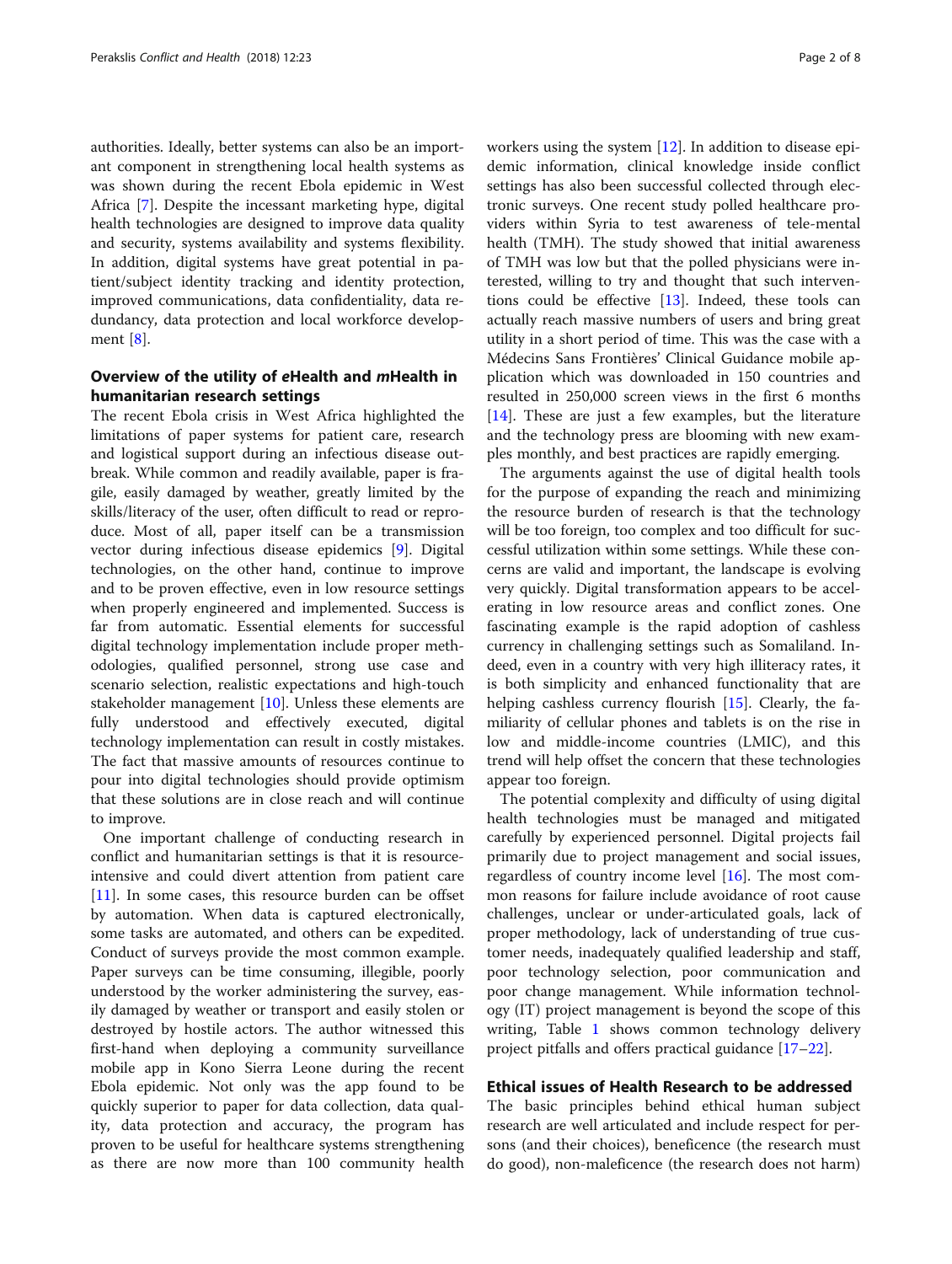<span id="page-2-0"></span>Table 1 Best Practices and Common Mistakes in Digital Healthcare Implementation

| Challenges in eHealth                                   | Best Practices & Specific                                                                          |
|---------------------------------------------------------|----------------------------------------------------------------------------------------------------|
| & mHealth Delivery                                      | Methodologies                                                                                      |
| Poor or limited user                                    | User-centered design, user co-design,                                                              |
| involvement & engagement                                | participatory design methodologies                                                                 |
| Unclear goals, expectations                             | Develop & use a clear requirements                                                                 |
| & scope creep                                           | & expectations matrix                                                                              |
| Poor sponsor participation<br>& active leadership       | Document specific sponsor role<br>requirements & the corresponding<br>relationships to other roles |
| Poor technology selection                               | Use an established technology<br>selection framework                                               |
| Lack of necessary technology                            | Understand the necessary roles                                                                     |
| skill sets                                              | & recruit, train or contract                                                                       |
| Poor project management<br>& lack of formal methodology | Understand & select from 6 most<br>common technology delivery<br>methodologies                     |

and justice (all persons are treated fairly and equally) [[23\]](#page-6-0). These principles are elaborated on within the International Ethical Guidelines for Health-Related Research Involving Humans published by the Council for International Organizations of Medical Sciences (CIOMS) in collaboration with the World Health Organization (WHO) [[24](#page-6-0)]. Despite these guidelines, the application of ethical frameworks to digital health is still new.

It is not always clear how to best apply specific ethical guidelines to new technologies. Technology can be unfamiliar, scary and intimidating. Common concerns include training, accuracy, reliability, privacy, security, inequality and protection of relationships [\[25\]](#page-6-0). Despite CIOMS guidance, further subtleties that must be examined are the differences in the collection and use of aggregate population data versus individual patient data. One emergent example is the debate around the use of aggregate phone call detail record data from mobile phone systems within low and middle-income countries (LMIC) [[26\]](#page-6-0). When aggregate data is being made available for research via third parties, how is consent handled? Is the research really in the best interest of the consumers about whom the data was collected? One of the primary requirements of research, of course, is trust between the various actors. However, in fragile states and during conflict, this trust is often missing which can greatly inhibit participation [[27](#page-6-0)]. When considered thoroughly, these concerns are not new, unique or limited to conflict and humanitarian settings. In fact, these concerns are the same as are being actively debated and managed in most healthcare systems, but additional protections must be enabled for the most vulnerable people.

Some argue that the only answer to the collective challenges of dire unmet humanitarian need and significant ethical hurdles is the forward press of innovation. Indeed, Médecins Sans Frontières considers innovation an

essential element of humanitarian response and has published a framework for humanitarian innovation that considers harms, benefits, local participation, longerterm consequences and specific delivery methodologies [[28\]](#page-6-0). Similarly, it has recently been suggested that, with proper education and outreach, mHealth and telehealth offer a relatively low-resource platform for the Sustainable Development Goal (SDG) 3 in conflict-affected populations [[29\]](#page-6-0). There has also been excellent recent work done to assess and describe responsible data approaches for humanitarian settings. Specifics include risk assessment, data value chain, legal foundations, and accountability and best practices [[30\]](#page-6-0).

Using the growing body of positive evidence of digital capabilities, an association can be constructed between specific CIOMS guidelines and the best practices of digital technologies as shown in Table 2. Each digital capability enhancement opportunity will be discussed in detail.

# Technologies for improved ethical informed consent

Properly documented informed consent is an essential basis of ethical human subject research. All studies are ethically and legally bound to ensure that any and all potential research participants fully understand all aspects of the process they are being asked to undertake. This requires that potential research subjects receive, comprehend and make decisions on information that can be completely beyond experience or understanding. Common challenges include basic literacy, health literacy, the proper local context, cultural competency, proper documentation and the challenge of successfully communicating complex research and clinical protocols [[31,](#page-6-0) [32\]](#page-6-0).

These challenges are not limited to humanitarian or low-resource settings, as the entire world struggles to ensure that the informed consent process truly satisfies its ethical purpose and study documentation purposes [[33,](#page-6-0) [34\]](#page-6-0). Fortunately, progress is being made, and technology is playing a greater role. For example, digital informed consent tools can include multi-media videos, stories, pop-up definitions and quizzes, all of which have

Table 2 Association of Specific CIOMS Guidelines and Digital Technology Improvement Opportunities

| International Ethical Guideline<br>(CIOMS)                  | Digital Enhancement Opportunities                                                                                               |
|-------------------------------------------------------------|---------------------------------------------------------------------------------------------------------------------------------|
| Informed Consent<br>(Guidelines 9,10,16)                    | Better comprehension via multi-media,<br>improved privacy, traceability (including<br>ability for withdrawal) & confidentiality |
| Collection Storage & Use of<br>Data (Guidelines 11&12)      | Improved Data Quality, Fidelity,<br>Provenance, Data Reliability                                                                |
| Privacy and Confidentiality<br>(Guidelines 3,4,11,12,20,22) | Digital Identity. Data Resilience,<br>Data Redundancy                                                                           |
| Data Transparency &<br>Sharing (Guideline 8,12,22)          | Increased Data and Study Transparency                                                                                           |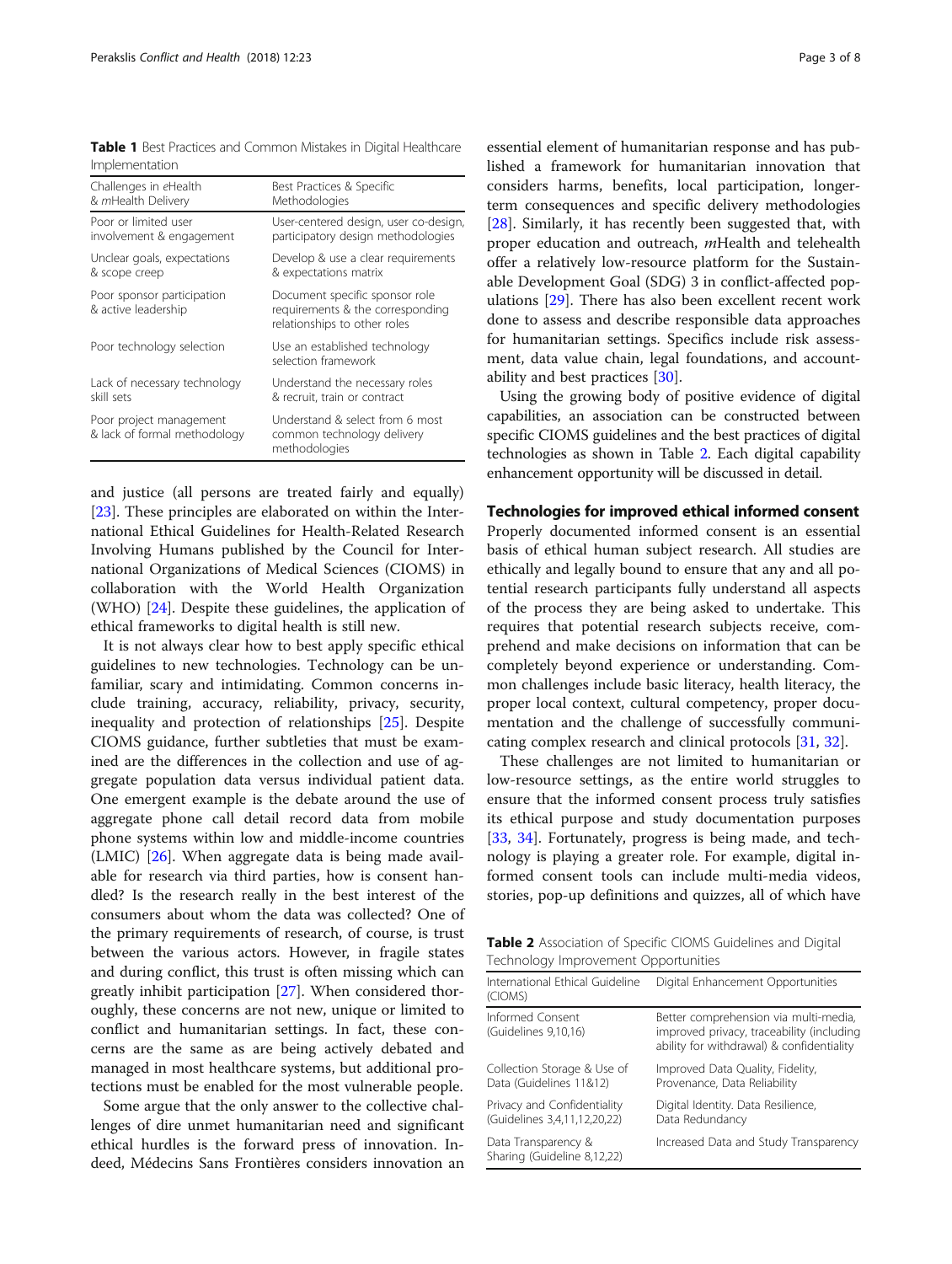been shown to improve patient comprehension and retention [\[35](#page-6-0)]. But are the same principles and tools being used to improve the informed consent process in the industrialized world suitable to humanitarian use? Early evidence is positive, but challenges remain. Multiple studies of informed consent across multiple medical discipline and in various developing nations show that the use of audio and visual multimedia demonstrate quantifiable improvements in understanding and retention [[36\]](#page-6-0). The challenges reported include fear of data and privacy concerns and hesitance by potential research subjects to sign off on the consent forms.

With respect to data and privacy concerns, one of the risks is that more data can be collected than a subject understands. For example, apps could passively capture the GPS coordinates of the exact location of the consent, and this data could be used by other parties if the devices were not adequately protected and controlled [\[37](#page-6-0)]. This may be difficult, or impossible, to effectively communicate. With respect to the specific concern regarding signatures, a recent study in northern Ethiopia found that subjects were afraid to sign consent forms due to lack of trust of investigators and the concern that signa-tures could be related to legal accountability [\[38](#page-6-0)]. Clearly, there are important patient sensitivities and concerns regarding privacy, the potential misuse of personal information and fear of unintended consequences. This is where digitized personal identity may help greatly.

# Next-generation digital identity and identity/ privacy protection

The United Nations Sustainable Goal 16.9 calls for legal identity for all citizens including birth registration by 2030 [[39](#page-6-0)]. This goal is aspirational and complex as no truly ideal global identification strategy exists. The complications of an unprecedented refugee crisis, unstable states and exploding identity theft and misuse in the industrialized world make this a global problem for all peoples, not just those in developing nations. The particular challenges to uniform global identity solutions include the lack of consistent state-issued identification (ID), political instability, corruption and fear of persecution and stigma. Indeed, even in the most developed nations, there is a growing trend of individuals that are choosing to live offthe-grid [[40](#page-6-0)]. For many peoples, feeling safe has a great deal to do with feeling anonymous.

But what aspects of life need to be associated with identity? In the US, past and present identity schemes involve personal information that are based around establishing uniqueness. Date of birth, place of birth, social security number and other personally-identifiableinformation (PII) such as home address form the basis of modern identity and, truly, most of this information has likely already been stolen. Estimates vary but the

data breaches are now affecting 100 s of millions of citizens per year worldwide. From the healthcare perspective, in the US, personal health information (PHI) is further protected by the Health Insurance Portability and Accountability Act (HIPAA), although here, too, cyberattacks are all too common as this data is considered highly valuable [[41](#page-6-0), [42](#page-6-0)]. Many now question this strategy identifying people with personal information and then de-identifying those same people as research subjects by stripping a subset of the personal data. Must unique identification be based on some of the most personal and private attributes of life? Probably not, as newer technologies and smarter identity schemes are rapidly evolving.

Digital identity is likely the best path forward given the complexities and the financial, health and security issues around global identity  $[43]$  $[43]$ . Ideal solutions must be truly unique (at least nationally), portable, resilient, inexpensive and standards-based to allow interoperability with national systems. For populations at risk or threat, the additional capability to support those living on-thegrid and off-the-grid will be essential. This can be less tricky than it seems. When unique identity schemes do not depend on associated personally-identifiable data, the risk to individuals is greatly decreased. One recent article suggested that there 'should be an outcry to eliminate the brandishing of birthdates to identify patients in medical encounters' [[44](#page-6-0)].

Fortunately, in the case of biometric ID, the source of uniqueness is not marketable information such as PII or PHI; it is simply biological traits, such as fingerprint or retinal scan, which need not be associated with any personal information to be fully unique [[45\]](#page-6-0). In many ways, this strategy is essentially proactive de-identification according to HIPAA guidelines as long as none of the 18 types of identifiers are ever associated with the ID [\[46](#page-6-0)]. These technologies are rapidly evolving. In fact, in 2016, new national electronic ID (eID) programs, most including biometrics, were announced in Algeria, Cameroon, Jordan, Italy, Senegal and Thailand, and pilots were launched in many other nations [[47](#page-6-0)].

Also driving progress are federal government guidelines such as the US NIST SP 800–63 Digital Identity Guidelines. These guidelines provide comprehensive guidance on digital identity, enrollment, identity proofing, authentication and lifecycle management [\[48](#page-6-0)]. While not yet mandated, it is expected that these guidelines and equivalents from other nations will set the bar for quality and responsibility of national ID systems and must be carefully considered.

Admittedly, this is a great deal of technology and complexity to comprehend, and many humanitarian missions and settings lack the required technological sophistication to do so. This is where digital identity services can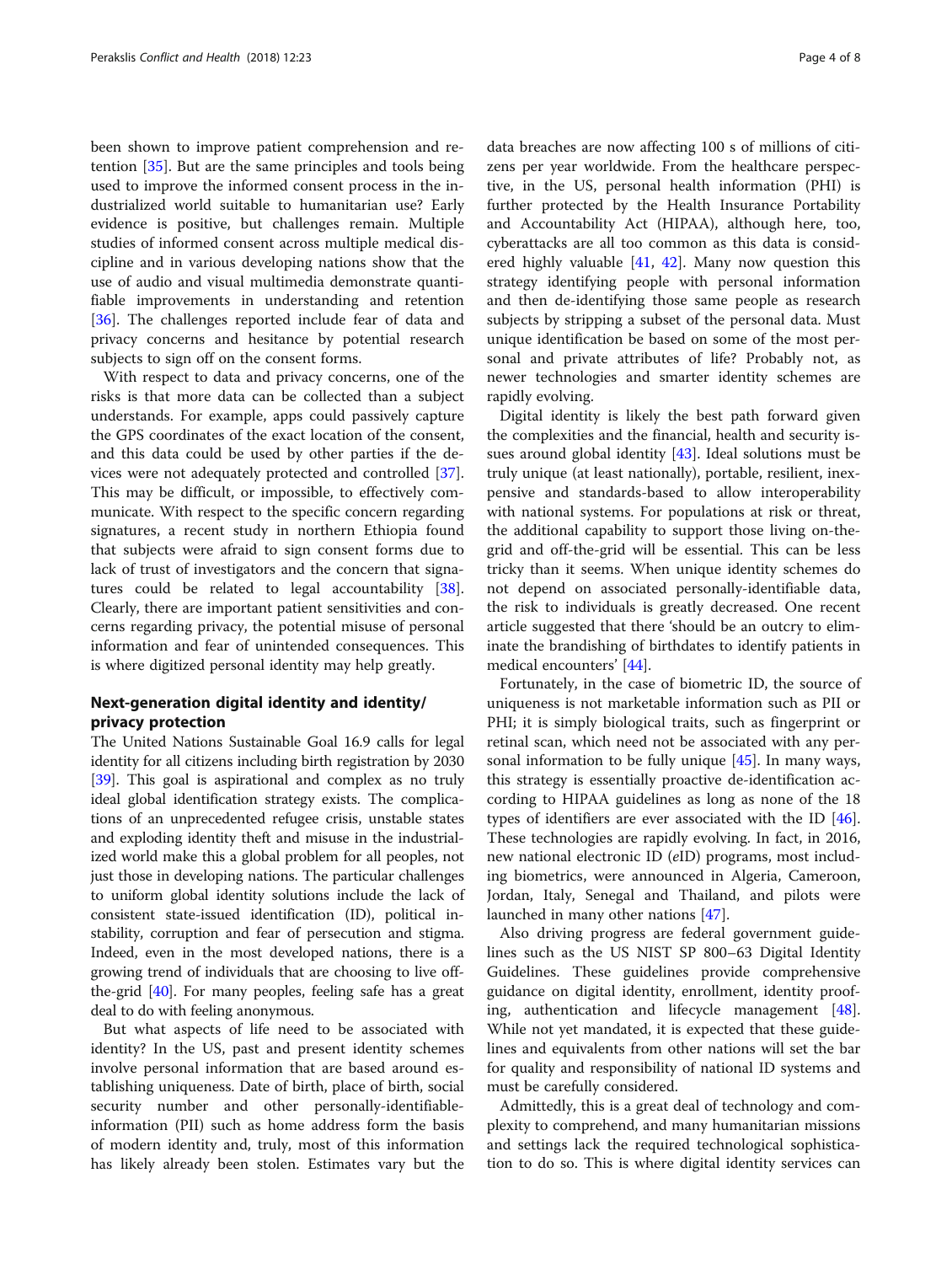bring excellent value. Digital identity services provide identity solutions 'as a service' and are now being used by many sectors worldwide. The growth of this industry is so explosive that the greatest challenge can be selecting the optimal solution for a given purpose. Here again, there are excellent international guidance documents available to inform and guide [[49](#page-7-0)].

# Improving data reliability, fidelity and resilience

For data to be reliable it must be accurate, precise and available. Each of these can be aided by digital tools. For example, digital surveys greatly improve data accuracy and fidelity by enforcing data types such as numerical fields, date fields etc. that ensure proper answers. Multiple choice questions ensure specificity, precision, legibility and suitability of answers. Data availability can be improved by local data caching on devices as well as downloading copies of data via wireless networks (Wi-Fi) or to other devices via peer-to-peer data transfer. Data redundancy is also the best protection against data loss in any setting.

Data resilience is the ability to recover from loss or incident, and this is where digital methods greatly improve upon most paper systems. Paper can get wet or lost, or simply be illegible by the time of intended use. Digital devices offer instantaneous redundancy, even where there is no cellular or Wi-Fi capability, and can store and share copies while offline. Paper also becomes onerous to store and archive. Large missions can quickly compile stacks, boxes and rooms of poorly annotated and filed data making re-use and long-term utility difficult.

# Improving data provenance

Another essential element of well-conducted ethical research is proper data provenance. Data provenance is the ability to describe the history and origins of data, a critical element of data reproducibility. The ability of digital systems to create metadata that can be used to establish and ensure data origin, chain of custody and reproducibility is a significant improvement over traditional paper procedures. These improvements can be further enhanced by many pre-existing ontologies that enable the use of data standards and the ability to automate data integrity checking [[50,](#page-7-0) [51\]](#page-7-0). Lastly, while much of the data provenance and provenance metadata literature is focused upon highly technical and advanced cloud computing environments, it is essential to understand that the concepts are fully amenable to much lower tech environments. Solid experimental data provenance can be established using techniques such as basic labeling and tracking, using proper version control and backups, smart use of data identifiers and even hybrid digital and paper processes [\[52](#page-7-0)].

# Data quality, data protection and research cyber security

The author has previously provided guidance for research study cyber security and privacy protection so will not dive deeply into these technicalities in this writing [\[53](#page-7-0)]. The most important aspects to consider in humanitarian settings are the specificity of the environment, prioritization of data and systems, access and identity management, proper device patching and management, comprehensive daily data backups, good physical security and regular testing of all procedures and technology controls [[54](#page-7-0)].

Fundamental to all security and privacy strategies is an understanding that all data is not of equal risk and importance. In the wrong hands, a clinical case report form that identifies a subject solely based on a unique patient ID, carries much less risk to the patient and/or provider than does the spreadsheet or database that associates personal information with those unique patient IDs.

Data is not of equal risk and this is the basis behind HIPAA, GDPR and other privacy laws. These regulations must be seen as an opportunity to make research more efficient, portable and transparent. Decide what is important and protect what is important. Worry much less about everything else.

In considering data privacy and utility, electronic data can be more useful and secure overall. Consider the case of collecting and managing informed consent forms during any large medical intervention or study. If paper forms and wet signatures are used, what are the odds that a subject could be found and competently reidentified in a crowd fifteen minutes later? Chain of custody of data, including the ability to attach results and documents to particular subjects, is fundamental to ensuring study quality. Now consider the same scenario where an electronic case report form app and a digital biometric identity were used; instant and highly reliable re-contact would be possible and credible as needed.

One last important topic on cyber security is a specific caution around the Android operating system. The Android operating system is far more 'open' than the analogous iOS operating system used by Apple. This has truly enabled rapid and worldwide utility of mobile applications. Most open-source software systems run Android and most reasonably priced phones and tablets run Android. Because Apple controls the entire iOS ecosystem, Apple devices tend to be more secure. They should be, given the \$1000 price of the new iPhone! Practicality and economics will cause most of the work to remain on Android, and this is okay, as long as users are vigilant. Technology strategies that rely on Android OS, especially those that handle sensitive information, must be carefully managed. Android devices can indeed be as secure as iOS devices if managed correctly [\[55\]](#page-7-0).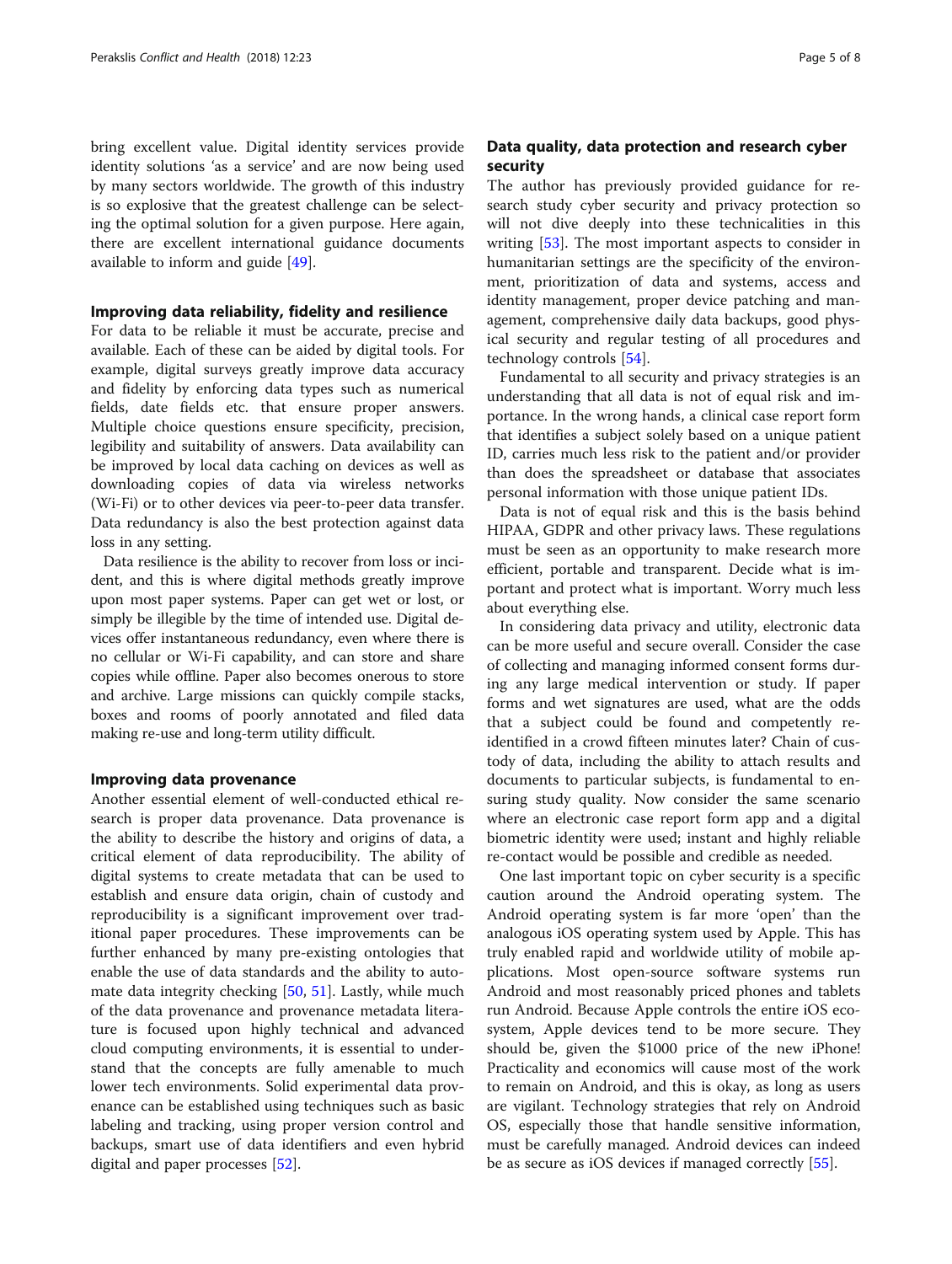# Pitfalls of digital data management in research settings

In addition to the previous cautions on education and training, project management, proper sponsorship and staff involvement, there are specific cautions that must be understood when implementing digital data collection technologies. First there are the logistical requirements of managing devices, managing users and protecting against theft and misuse. Next are the operational and technical requirements of ensuring that devices can be properly charged, cleaned and kept in good working order. In highly challenging physical environments that may be wet, dry or dusty, proper protective casings and an adequate store of spare devices is required. Lastly, it is undeniable that these technologies and the corresponding preparation and management add financial cost to any research study, but the return on these investments can be extraordinary.

# Data and study transparency

It has been argued that the attainable minimal quality standard in epidemiology is reproducibility, and that availability of data sets, software, detailed protocols and statistical approaches enables the types of critical evaluation that ensure study quality and transparency [\[56](#page-7-0)]. Maximum transparency is considered an essential element of ethical research as it ensures people are treated properly and that the research itself was conducted with the best interests of the most vulnerable in mind [\[57](#page-7-0)]. For industry sponsored clinical trials, transparency via access to data, protocols and results is expected and mandated, although performance varies greatly [\[58](#page-7-0)]. While there is clearly much room for improvement in the way that industry shares clinical trial data, the fact is that industry does systematically share data, and there are no truly comparable sharing efforts within academia or the humanitarian sector. Commitment to open sharing of study data would truly raise all boats with respect to the perceptions and concerns regarding the ethics of conducting research in humanitarian settings, and technology can only help.

Data that has been systematically collected, properly managed and evaluated using rigorous statistical methods can be readily examined and evaluated by editors, reviewers and other researchers. Studies that lack well-controlled source data have inadequate chain of custody and lack procedural rigor account for a great proportion of irreproducible research. In contrast, simple checklists have been shown to improve methodological information such as randomization, sample-size calculation and blinding [[59\]](#page-7-0). As previously mentioned, checklists can be readily automated via digital means and can even be improved upon as data quality and completeness can be managed as mandatory.

In addition to ensuring quality, digitally shared data can be aggregated, aligned and pooled or even co-located to produce rich new sources of knowledge. A common driver of these efforts is to facilitate knowledge sharing in hopes of preventing future humanitarian crisis. One such effort is underway to pool data from the recent Ebola outbreak in West Africa. The issues of data ownership, control and access all must be settled [\[60\]](#page-7-0).

# Conclusions

While digital health is imperfect and still in its adolescence, the field is rapidly evolving. New digital studies and capabilities are being reported almost daily, and many have the ability to improve the ethical conduct of research in humanitarian settings. By automating chain of custody of data, by using smart metadata and by exploiting the other inherent capabilities of digital technologies, the quality and conduct of research in humanitarian settings can improve. The change will not be easy, but the rewards appear worth the risk.

The decision to conduct research in humanitarian settings is incredibly complex, and a case can often be made against intervention. However, when the decision to intervene is made, that intervention must be thorough and profound, as each clinical interaction happens only once and is irreplaceable.

#### Abbreviations

eHealth: Electronic health; eID: Electronic ID; HIPAA: Health insurance portability and accountability act; ID: Identification; IOS: Apple proprietary operating system; mHeath: Mobile health; NGO: Non-governmental organizations; PHI: Personal health information; PII: Personally-identifiable information; TMH: Tele-mental health; WiFi: Wireless network

#### Acknowledgements

The author's primary institutions as listed on title page and Takeda R&D (former employer), Tyler Finkelstein (proof reader).

#### Authors' contributions

The author read and approved the final manuscript.

#### Ethics approval and consent to participate

Not applicable.

#### Consent for publication

This submission was approved by author's primary institutions.

#### Competing interests

The author declares that he has no competing interests.

### Publisher's Note

Springer Nature remains neutral with regard to jurisdictional claims in published maps and institutional affiliations.

#### Author details

<sup>1</sup>Datavant Inc., San Francisco, CA, USA. <sup>2</sup>Department of Biomedical Informatics, Harvard Medical School, Boston, MA, USA. <sup>3</sup>Manson Unit, Médecins Sans Frontières, London, UK.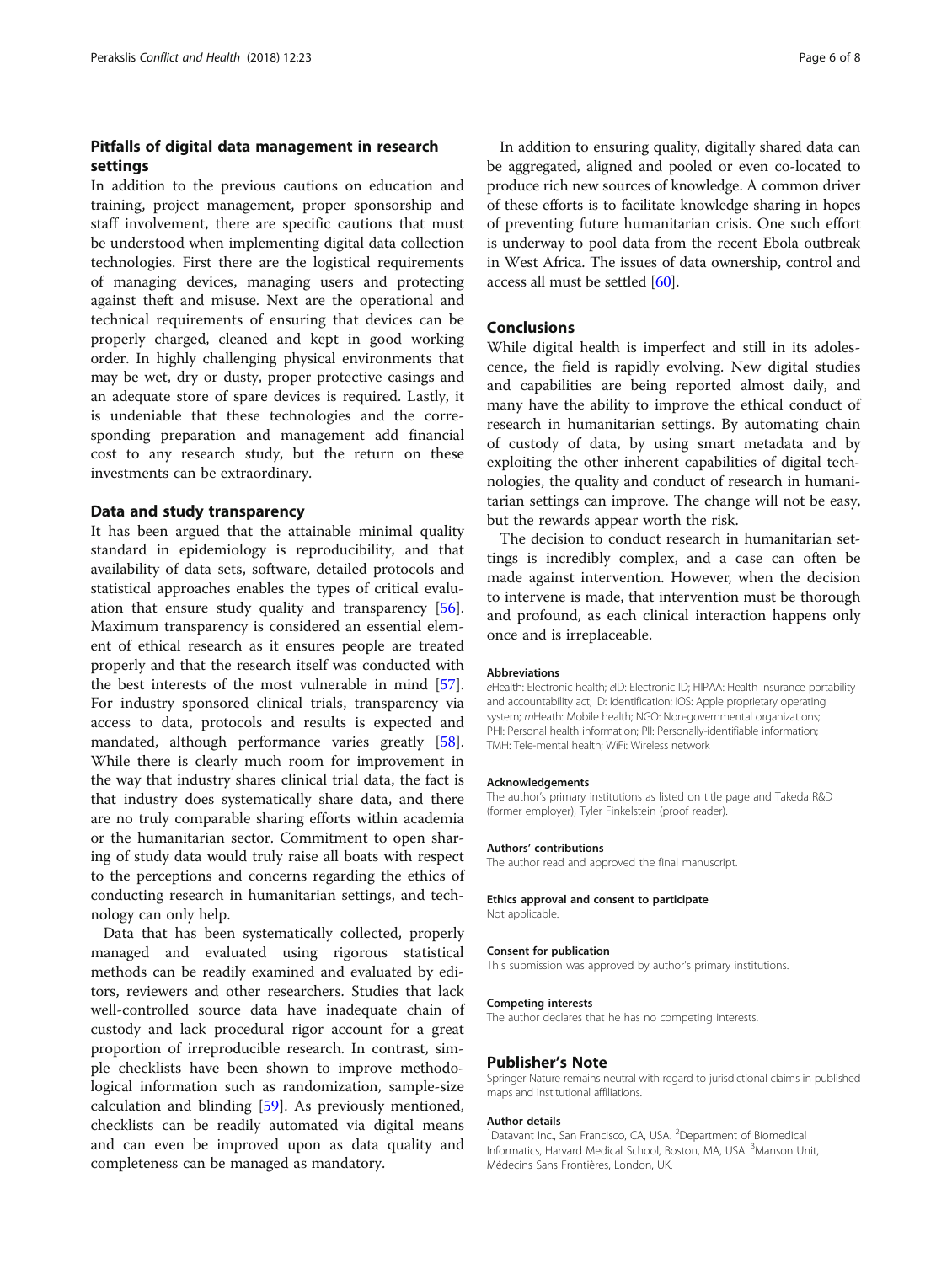# <span id="page-6-0"></span>Received: 22 September 2017 Accepted: 5 April 2018 Published online: 14 May 2018

- References
- 1. Ford N, Mills EJ, Zachariah R, Upshur R. Ethics of conducting research in conflict settings. Confl Heal. 2009; <https://doi.org/10.1186/1752-1505-3-7>.
- 2. Schopper D, Upshur R, Matthys F, Singh JA, Bandewar SS, Ahmad A, van Dongen E. Research ethics review in humanitarian contexts: the experience of the independent ethics review Board of Medecins Sans Frontieres. PLoS Med 2009; doi: [https://doi.org/10.1371/journal.pmed.1000115.](https://doi.org/10.1371/journal.pmed.1000115)
- Schopper D, et al. Innovations in research ethics governance in humanitarian settings. BMC Med Ethics. 2015; <https://doi.org/10.1186/s12910-015-0002-3>.
- 4. Waldman RJ, Toole MJ. Where is the science in humanitarian health? Lancet. 2017; [https://doi.org/10.1016/S0140-6736\(17\)31275-8.](https://doi.org/10.1016/S0140-6736(17)31275-8)
- 5. Blanchett K, et al. Health in humanitarian crisis 1: evidence on public health interventions in humanitarian crisis. Lancet. 2017; [doi.org/10.1016/S0140-](http://dx.doi.org/10.1016/S0140-6736(16)30768-1) [6736\(16\)30768-1](http://dx.doi.org/10.1016/S0140-6736(16)30768-1)
- 6. Checchi F, et al. Health in humanitarian crisis 2: public health information in crisis-affected populations: a review of methods and their use for advocacy and action. Lancet. 2017; [doi.org/10.1016/S0140-6736\(17\)30702-X](http://dx.doi.org/10.1016/S0140-6736(17)30702-X)
- 7. Cancedda C, et al. Strengthening health systems while responding to a health crisis: lessons learned by a nongovernmental organization during the Ebola virus disease epidemic in Sierra Leone. J Infect Dis. 2016; 214(suppl 3):S153–63.
- Mesmar S. The impact of digital technology on health of populations affected by humanitarian crisis: recent innovations and current gaps. J Public Health Policy. 2016; [doi.org/10.1057/s41271-016-0040-1](http://doi.org/10.1057/s41271-016-0040-1)
- 9. Jobanputra K. Electronic medical records in humanitarian emergencies the development of an Ebola clinical information and patient management system. F1000 Res. 2017; [https://doi.org/10.12688/f1000research.8287.3.](https://doi.org/10.12688/f1000research.8287.3)
- 10. Perakslis ED. Strategies for delivering value from digital technology transformation. Nat Rev Drug Discov. 2017; [https://doi.org/10.1038/nrd.2016.265.](https://doi.org/10.1038/nrd.2016.265)
- 11. National Academies of Science. Integrating clinical research into epidemic
- response: the Ebola experience. Washington DC: National Academies Press; 2017. 12. Provazza A. How mobile health technology aided Ebola response. Tech Target; 2016. [https://searchmobilecomputing.techtarget.com/news/](https://searchmobilecomputing.techtarget.com/news/450297862/How-mobile-health-technology-aided-Ebola-response)
- [450297862/How-mobile-health-technology-aided-Ebola-response](https://searchmobilecomputing.techtarget.com/news/450297862/How-mobile-health-technology-aided-Ebola-response). 13. JeFee- Bahloul H, Duchen D, Barkil-Oteo A. Attitudes towards implementation of store-and-forward Telemental health in humanitarian settings: survey of Syrian healthcare providers. Telemed e-Health. 2016; <https://doi.org/10.1089/tmj.2015.0021>.
- 14. Wright V, Dalwai M, Smith RV, Jemmy JP. Médecins Sans Frontières' clinical guidance mobile application: analysis of a new electronic health tool. Public Health Action. 2015; <https://doi.org/10.5588/pha.15.0057>.
- 15. Vickery M. The surprising place where cash is going extinct. BBC World Future Untold World. 2017;13:1–12.
- 16. Tseng J, Samagh S, Fraser D, Landman AB. Catalyzing healthcare ransformation with digital health: performance indicators and lessons learned from a digital health innovation group. Healthc. 2017; [https://](https://doi.org/10.1016/j.hjdsi.2017.09.003) [doi.org/10.1016/j.hjdsi.2017.09.003.](https://doi.org/10.1016/j.hjdsi.2017.09.003)
- 17. Pare G, Sicotte C, Jaana M, Giroud D. Prioritizing the risk factors influencing the success of clinical information system projects. A Delphi study in Canada. Methods Inf Med. 2008;47(3):251–9.
- 18. Project Management Institute, Executive Engagement: The Role of the Sponsor. Available: [https://www.pmi.org/-/media/pmi/documents/public/](https://www.pmi.org/-/media/pmi/documents/public/pdf/business-solutions/executive-engagement.pdf) [pdf/business-solutions/executive-engagement.pdf](https://www.pmi.org/-/media/pmi/documents/public/pdf/business-solutions/executive-engagement.pdf). Accessed 19 Jan 2018.
- 19. Panyard DJ, Ramly E, Dean SM, Bartels CM. Bridging clinical researcher perceptions and health IT realities: a case study of stakeholder creep. Int J Med Inform. 2018; [https://doi.org/10.1016/j.ijmedinf.2017.11.014.](https://doi.org/10.1016/j.ijmedinf.2017.11.014)
- 20. Ostrovsky A, Deen N, Simon A, Mate K. A framework for selecting digital health technology. Cambridge, MA: Institute for Healthcare Improvement; 2014. [http://www.ihi.org/resources/Pages/Publications/](http://www.ihi.org/resources/Pages/Publications/AFrameworkforSelectingDigitalHealthTechnology.aspx) [AFrameworkforSelectingDigitalHealthTechnology.aspx.](http://www.ihi.org/resources/Pages/Publications/AFrameworkforSelectingDigitalHealthTechnology.aspx) Accessed 15 Aug 2017
- 21. Behns S, Lau L, Sarrazin H. The new tech talent you need to succeed in
- digital: McKinsey & Co; 2016. [https://www.mckinsey.com/business-functions/](https://www.mckinsey.com/business-functions/digital-mckinsey/our-insights/the-new-tech-talent-you-need-to-succeed-in-digital) [digital-mckinsey/our-insights/the-new-tech-talent-you-need-to-succeed-in](https://www.mckinsey.com/business-functions/digital-mckinsey/our-insights/the-new-tech-talent-you-need-to-succeed-in-digital)[digital](https://www.mckinsey.com/business-functions/digital-mckinsey/our-insights/the-new-tech-talent-you-need-to-succeed-in-digital). Accessed 20 Jan 2018.
- 22. Half R. 6 basic SDLC methodologies: which one is best?. 2017. Available: [https://www.roberthalf.com/blog/salaries-and-skills/6-basic-sdlc](https://www.roberthalf.com/blog/salaries-and-skills/6-basic-sdlc-methodologies-which-one-is-best)[methodologies-which-one-is-best.](https://www.roberthalf.com/blog/salaries-and-skills/6-basic-sdlc-methodologies-which-one-is-best) Accessed 20 Jan 2018.
- 23. Gostin L. Ethical principles for the conduct of human subject research: population-based research and ethics. Law Med Healthc. 1991;19(3–4): 191–201. Fall-Winter.
- 24. CIOMS Working Group. International ethical guidelines for health-related research involving humans. Geneva, Switzerland: CIOMS; 2016.
- 25. Hunt M, Pringle J, Christen M, Eckenwiler L, Schwartz L, Dave A. Ethics of emergent information and communication technology applications in humanitarian medical assistance. Int Health. 2016; [https://doi.org/10.1093/](https://doi.org/10.1093/inthealth/ihw028) [inthealth/ihw028.](https://doi.org/10.1093/inthealth/ihw028)
- 26. Taylor L. The ethics of big data as a public good: which public? Whose good? Phil Trans A Math Phys Eng Sci. 2015; [https://doi.org/10.1098/rsta.2016.0126.](https://doi.org/10.1098/rsta.2016.0126)
- 27. Woodward A, Sheahan K, Martineau T, Sondro E, Health systems research in fragile and conflict affected states: a qualitative study of associated challenges. Health Res Policy Syst. 2017; <https://doi.org/10.1186/s12961-017-0204-x>.
- 28. Sheather J, et al. A Medecins sans Frontieres ethics framework for humanitarian intervention. PLOS Med. 2016; [doi.org/10.1371/journal.pmed.1002111](https://doi.org/10.1371/journal.pmed.1002111)
- 29. Asi YM, Williams C. The role of diital health in making progress toward Sustainable develop goal (SDG)3 in conflict-affected populations. Int J Med Inform. 2017; <https://doi.org/10.1016/j.ijmedinf.2017.11.003>.
- 30. Berens J, Mans U, Verhulst S. Mapping and comparing responsible data approaches. New York: GOVLAB Centre for Innovation; 2016.
- 31. Kadam RA. Informed consent process: a step towards making it meaningful. Perspect Clin Res. 2017; [https://doi.org/10.4103/picr.PICR\\_147\\_16.](https://doi.org/10.4103/picr.PICR_147_16)
- 32. Aguila E, Weidmer BA, Illingworth AR, Martinez H. Culturally competent informed-consent process to evaluate a social policy for older persons with low literacy: the Mexican case. Sage Open. 2016; [https://doi.org/10.1177/](https://doi.org/10.1177/2158244016665886) [2158244016665886](https://doi.org/10.1177/2158244016665886).
- 33. Grady C, et al. Informed consent: the changing face of informed consent. NEJM. 2017; [https://doi.org/10.1056/NEJMra1603773.](https://doi.org/10.1056/NEJMra1603773)
- 34. Simonds VW, Garroutte EM, Buchwald D. Health literacy and informed consent materials: designed for documentation, not comprehension of Health Research. J Health Commun. 2017; <https://doi.org/10.1080/10810730.2017.1341565>.
- 35. Cummings SR, Rowbotham MC. Electronic informed consent and internetbased trials. NEJM. 2017:859–61.
- 36. Perrenoud B, Velonaki VS, Bodenmann P, Ramelet AS. The effectiveness of health literacy interventions on the informed consent process of health care users: a systematic review protocol. JBI Database Syst Rev Implement Rep. 2015; [https://doi.org/10.11124/jbisrir-2015-2304.](https://doi.org/10.11124/jbisrir-2015-2304)
- 37. Moore S, Tasse AM, Thorogood A, Winship I, Zawati M, Doerr M. Consent processes for mobile app mediated research: systematic review. JMIR Health Uhealth. 2017; [https://doi.org/10.2196/mhealth.7014.](https://doi.org/10.2196/mhealth.7014)
- 38. Abay S, Addissie A, Davey G, Farsides B, Addissie T. Rapid ethical assessment on informed consent content and procedure in Hintalo-Wajirat, northern Ethiopia: a qualitative study. PLoS One. 2016; [https://doi.org/10.1371/journal.](https://doi.org/10.1371/journal.pone.0157056) [pone.0157056.](https://doi.org/10.1371/journal.pone.0157056)
- 39. U.-D. DIVISION FOR SUSTAINABLE DEVELOPMENT. Sustainable development goal 16. 2016. Available: <https://sustainabledevelopment.un.org/sdg16>. Accessed 15 Sept 2017.
- 40. Griffith E. How to wipe yourself off the grid. PCMag. 2012:1–3. [https://www.](https://www.pcmag.com/article2/0,2817,2376024,00.asp) [pcmag.com/article2/0,2817,2376024,00.asp.](https://www.pcmag.com/article2/0,2817,2376024,00.asp)
- 41. Perakslis E. Cybersecurity in health care. NEJM. 2014; [https://doi.org/10.1056/](https://doi.org/10.1056/NEJMp1404358) [NEJMp1404358](https://doi.org/10.1056/NEJMp1404358).
- 42. Liu V, Musen MA, Chou T. Data breeches of protected health information in the United States. JAMA. 2015; [https://doi.org/10.1001/jama.2015.2252.](https://doi.org/10.1001/jama.2015.2252)
- 43. Berkley S. Solving a global identity crisis. MIT Technol Rev. JAMA. 2015; 313(14):1471-3. [https://doi.org/10.1001/jama.2015.2252.](https://doi.org/10.1001/jama.2015.2252)
- 44. Merrell RC, Doarn DR. Identity theft, a reprise. Telemedicine and e-health; 2017. [https://doi.org/10.1089/tmj.2017.29010.crd.](https://doi.org/10.1089/tmj.2017.29010.crd)
- 45. Ambadiyil S, Soorej KS, Mahadevan Pillai VP. Biometric based unique ID generation and one to one verification for security documents. Procedia Comput Sci. 2015; [doi.org/10.1016/j.procs.2015.02.075](https://doi.org/10.1016/j.procs.2015.02.075)
- 46. HHS.gov. Guidance regarding methods for De-Identfication of protected health information in accordance with the health insurance portability and accountability ACT (HIPAA) privacy rule, 2012. [https://www.hhs.gov/sites/](https://www.hhs.gov/sites/default/files/ocr/privacy/hipaa/understanding/coveredentities/De-identification/hhs_deid_guidance.pdf) [default/files/ocr/privacy/hipaa/understanding/coveredentities/De](https://www.hhs.gov/sites/default/files/ocr/privacy/hipaa/understanding/coveredentities/De-identification/hhs_deid_guidance.pdf)[identification/hhs\\_deid\\_guidance.pdf](https://www.hhs.gov/sites/default/files/ocr/privacy/hipaa/understanding/coveredentities/De-identification/hhs_deid_guidance.pdf). Accessed 5 Sept 2017.
- 47. Gemalto, Digital identity trends 5 forces that are shaping 2017, 2017. Available: <http://www.gemalto.com/govt/identity/digital-identity-trends>. Accessed 14 Sept 2017.
- 48. NIST. Digital identity guidelines: now available. 2017. [https://pages.nist.gov/](https://pages.nist.gov/800-63-3/) [800-63-3/.](https://pages.nist.gov/800-63-3/) Accessed 4 Sept 2017.